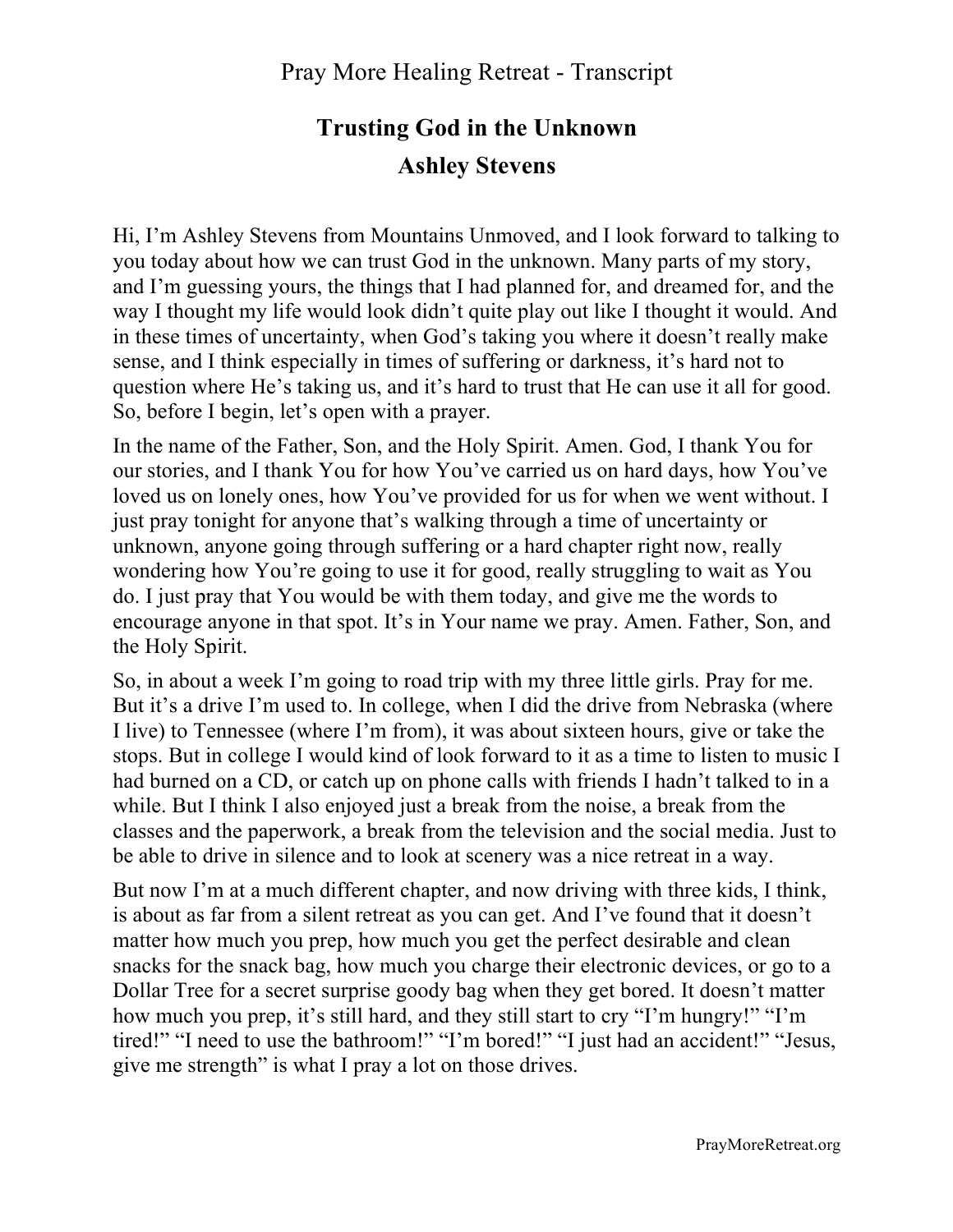## Pray More Healing Retreat - Transcript

But I think the most reoccurring critique is "Are we there yet? How much longer do we have to drive? This is taking forever," right. And I think just the experience of driving with children any long distance reminds me of one of my favorite stories in scripture, and it's a story of the Israelites on another long journey, like my kids, when they walked across Egypt. And in it, God had, in different ways - He hadn't charged their devices - but He had prepped them, I think, in His way, so that when they walked into the unknown, not knowing what the so-called "Promised Land" that they were walking toward would be like, that they would trust that He was on their side.

When they were back in Egypt, their neighbors, the Egyptians, were inflicted by plague after plague after plague. Their skin was covered in boils, their land was covered with frogs and with flies, their homes were covered with darkness, their firstborn sons were killed. But the Israelites were spared from all of that. And then after that, God had freed them from 400 years of slavery. And as they walked across the barren desert to the Promised Land, God had miraculously provided for them. When they were hungry, bread fell from heaven in manna. When they were thirsty, water spouted from a rock.

And as if that wasn't enough, God led them in a pillar of cloud. Best GPS ever, right? He showed them which direction they should go by visibly being present and leading them. And I remember when I first read that being like "God, why can't You be here like that? Why can't You, when I'm hungry, shower baked Lays from heaven? Or when I'm thirsty just spout the Diet Coke from the fountain out of the floor. But I think, even more seriously, why, like, when I have a big decision don't You just come down with a pillar of cloud and show me which direction to go?" Right? And I think, I don't know, it feels like if I had seen that type of miraculous provision, there's no way I could have doubted, right, when things got hard. But the Israelites did.

One of my favorite verses is Exodus 14:14, and in it, right in that verse, the Israelites saw the Egyptians approaching. And they got scared. They got scared that they would seek revenge. They got scared that they would take them back to slavery or kill them, and they got anxious that God would continue to guide them, help them outrun the Egyptians, and they doubted that this God that had just showered them with provision, and miracles, and protection would continue to. And I think this is something we can all relate to though, right? We all have been cared for, to get to where we are today. Maybe for you that's being raised in a Godly family, maybe it's God answering a miraculous prayer at some point, maybe it's putting a key spiritual friend or mentor in your life at the perfect time. But God has all carried us through dark times, hard times, loved us to get us where we are today.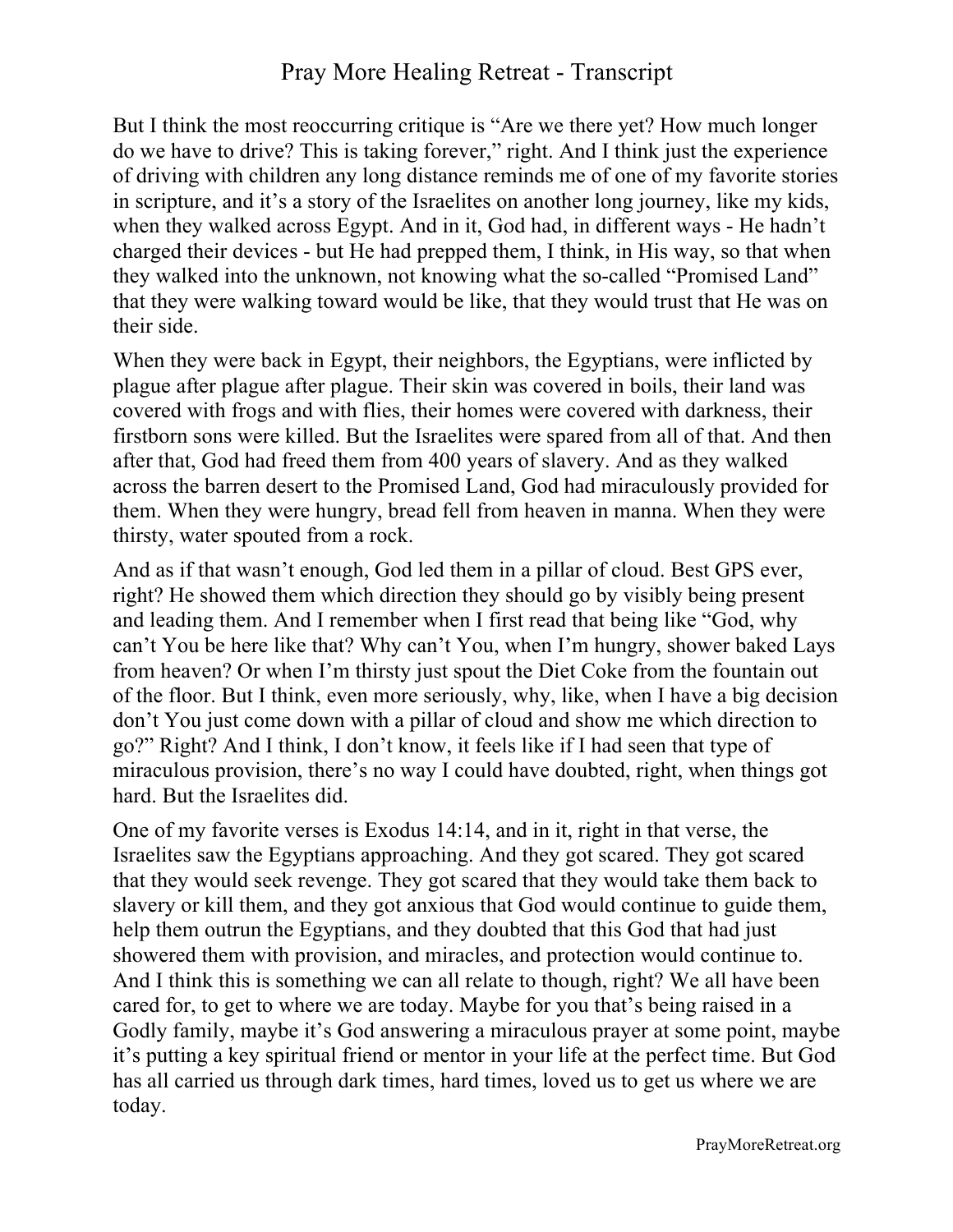But still we doubt. Still we question. And we're not alone in that. Even the saints questioned God in their suffering. There's a story from St. Teresa of Ávila: When she was on a carriage ride, she got thrown into a big mud puddle. And from that day, covered in bruises and mud, she questioned God. She was like "Why God? Why did You call me to go on this journey? Why did You throw me into the mud?" And God looked at her that day in prayer and He said "This is how I treat all of My friends." And she - I think I would like her - said "It's no wonder You have so few."

Everyone, no matter what your mud puddle is, questions God from it. For me, my mud puddle was three weeks after I got engaged. While serving as a FOCUS missionary, I was T-boned by a Mack Truck. I was driving with myself and four other women missionaries that morning, and my fiancé and my parents got a call saying to make it to the hospital as soon as they can. And when they arrived that day I was covered with tubes, one to relieve the brain pressure, one for a breathing tube, one feeding tube, and just all kind of blood and bruises. I was unrecognizable.

And I fought to recover for six months. I was in therapy for six months, relearning, being approved, I guess, to eat non-pureed food, to use the restroom by myself. I was 22 years old. And on those days and in that mud puddle, you better believe I questioned God. I wanted to punch a wall, because so much of what I had planned for - to get married, to get my MBA, to work my way up the corporate ladder - was thrown... fell under the bus. It was so unknown if it would ever come to be.

And I think what helped me most is one of my friends brought that verse. She brought that verse in Exodus and she hung it above my hospital wall. And when I would look at it on days when I had to relearn how to tie my shoe with a stroked out hand at the age of 22, I would look at that verse and say "Remember the Israelites." I would remember how I questioned "How could they ever doubt that He would continue to provide for them after He had carried them so miraculously to get there?"

And I thought about my recovery to that point, and I thought about God had helped me miraculously make it through those first three critical days when my fever was fluctuating, and my brain pressure was spiking, and I was just on all kind of medications trying to help me survive. I thought about how God had helped me make it through that, how God had brought me to a point when I could even have the chance to relearn how to walk, and how to talk, and how to eat, and how to drive, and how to get married. Because so many patients all around me had lost those bare basic skills.